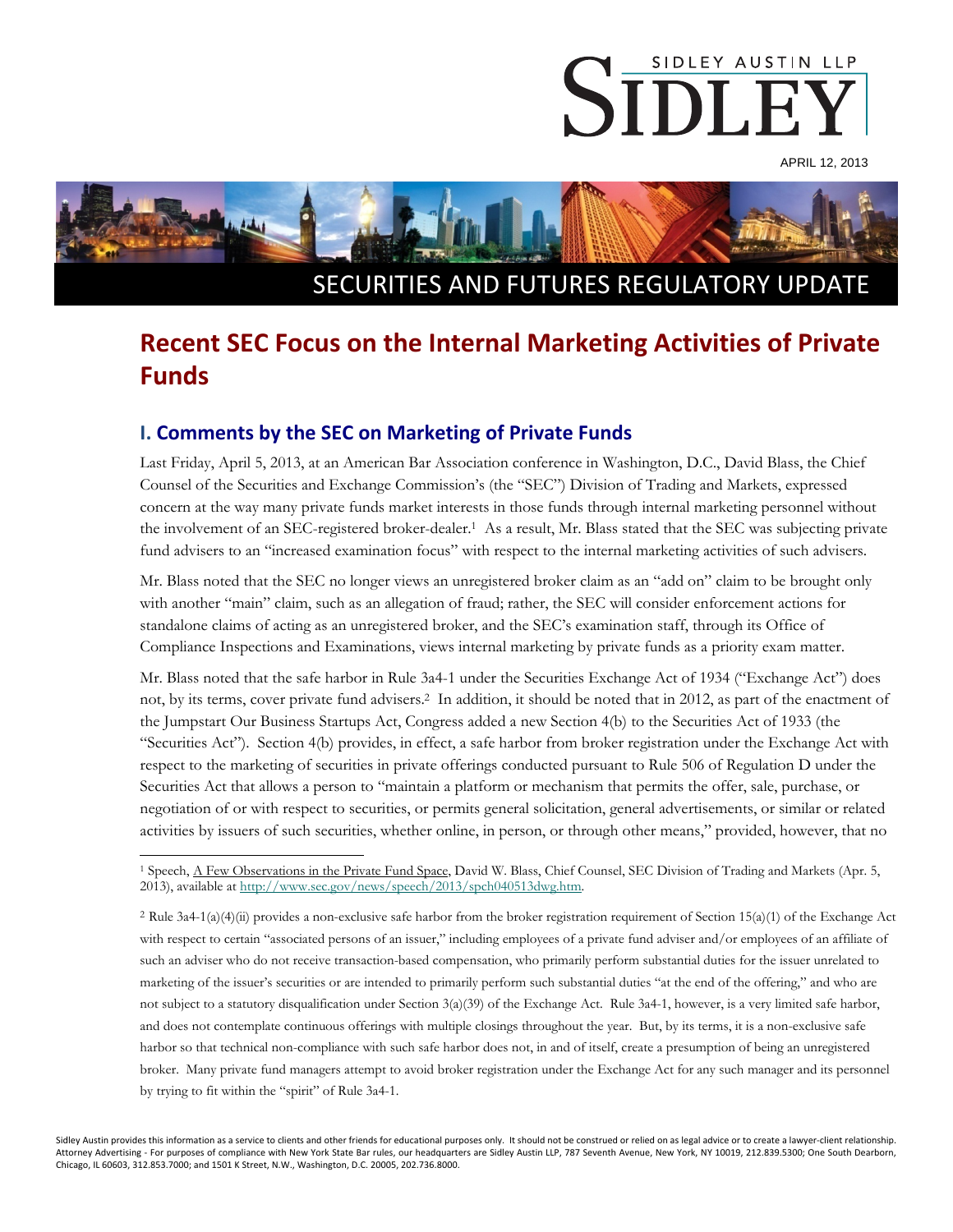such person receives any "compensation in connection with the purchase or sale of such security," among certain other requirements. In February 2013, the SEC issued Frequently Asked Questions ("FAQs")3 relating to, among other things, new Section 4(b) of the Securities Act whereby the SEC expressed the view that Congress did not limit the aforesaid limitation on the payment of "compensation" to transaction-based compensation. As such, the SEC noted that it interprets the term "compensation" broadly, to include any direct or indirect economic benefit to the person or any of its associated persons. At the same time, the SEC noted that Congress expressly permitted co-investment in the securities offered on the platform or mechanism. As such, the SEC stated that it does not believe that profits associated with these investments would be impermissible compensation for purposes of Section 4(b) and, as a practical matter, the SEC stated its belief that the prohibition on compensation makes it "unlikely that a person outside the venture capital area" would be able to rely on the aforesaid safe harbor from broker registration.

The SEC further noted in the FAQs that, in some instances, a complex of privately offered funds may have an internal marketing department or use the investor relations department of an affiliated adviser or other entity whose staff is paid a salary to promote, offer, and sell shares of the privately offered funds. The SEC stated that these persons may *not* rely on the safe harbor from broker registration in Section 4(b), as those marketing persons would be impermissibly receiving "compensation" for these purposes.

In light of the foregoing, Mr. Blass expressed the view that the broker registration safe harbor set forth in new Section 4(b) of the Securities Act for private offerings will have little utility to private fund advisers.

Mr. Blass further stated that it is unlikely that the receipt by a person of transaction-based compensation, or a successbased fee, that is tied to the successful consummation of a securities transaction or the amount of securities sold would ever be permissible, as such a compensation arrangement creates a "salesman's stake" in a securities transaction – a conflict of interest that underlies the reason why brokers are generally required to be registered under the Exchange Act. Although Mr. Blass noted that marketing activities by a private fund adviser will not always result in the adviser being subject to broker registration, he did express concern that many private fund advisers have dedicated, internal marketing departments whose personnel are compensated to essentially "solicit and retain" investors. He noted that, although a private fund adviser will generally be registered as an investment adviser under the Investment Advisers Act of 1940 ("Advisers Act"), such registration focuses on ensuring that the adviser discharges its duty as a fiduciary, and is not focused upon a marketing role. As such, Mr. Blass said that the argument against separate broker registration because the adviser is already registered with, and regulated by, the SEC under the Advisers Act is not compelling with respect to a determination of whether broker registration under the Exchange Act is mandated.

Noting that the receipt of transaction-based/success-based compensation with likely always be problematic and trigger broker registration, but not all private fund advisers will trigger broker registration in the absence of such a compensation arrangement, Mr. Blass highlighted several factors that a private fund adviser should consider when analyzing the need to register as a broker:

- Does the private fund adviser employ a "dedicated sales force of employees working within a 'marketing' department"? If yes, this factor "strongly indicates" the need for broker registration.
- In contrast, do employees who solicit investors have substantial other responsibilities unrelated to marketing (that is, are the "primary functions" of these employees other than to solicit investors)? If yes, this factor would suggest that broker registration is not necessary. Related to this inquiry, although not specifically addressed by Mr. Blass, is how many separate funds (with separate investment objectives) have been sponsored and marketed, internally, by a fund adviser without the involvement of a registered broker. The greater the number of such separate funds, the

 $\overline{a}$ <sup>3</sup> SEC Division of Trading and Markets, Jumpstart Our Business Startups Act Frequently Asked Questions About the Exemption from Broker-Dealer Registration in Title II of the JOBS Act (Feb. 5, 2013), http://www.sec.gov/divisions/marketreg/exemption-broker-dealerregistration-jobs-act-faq.htm.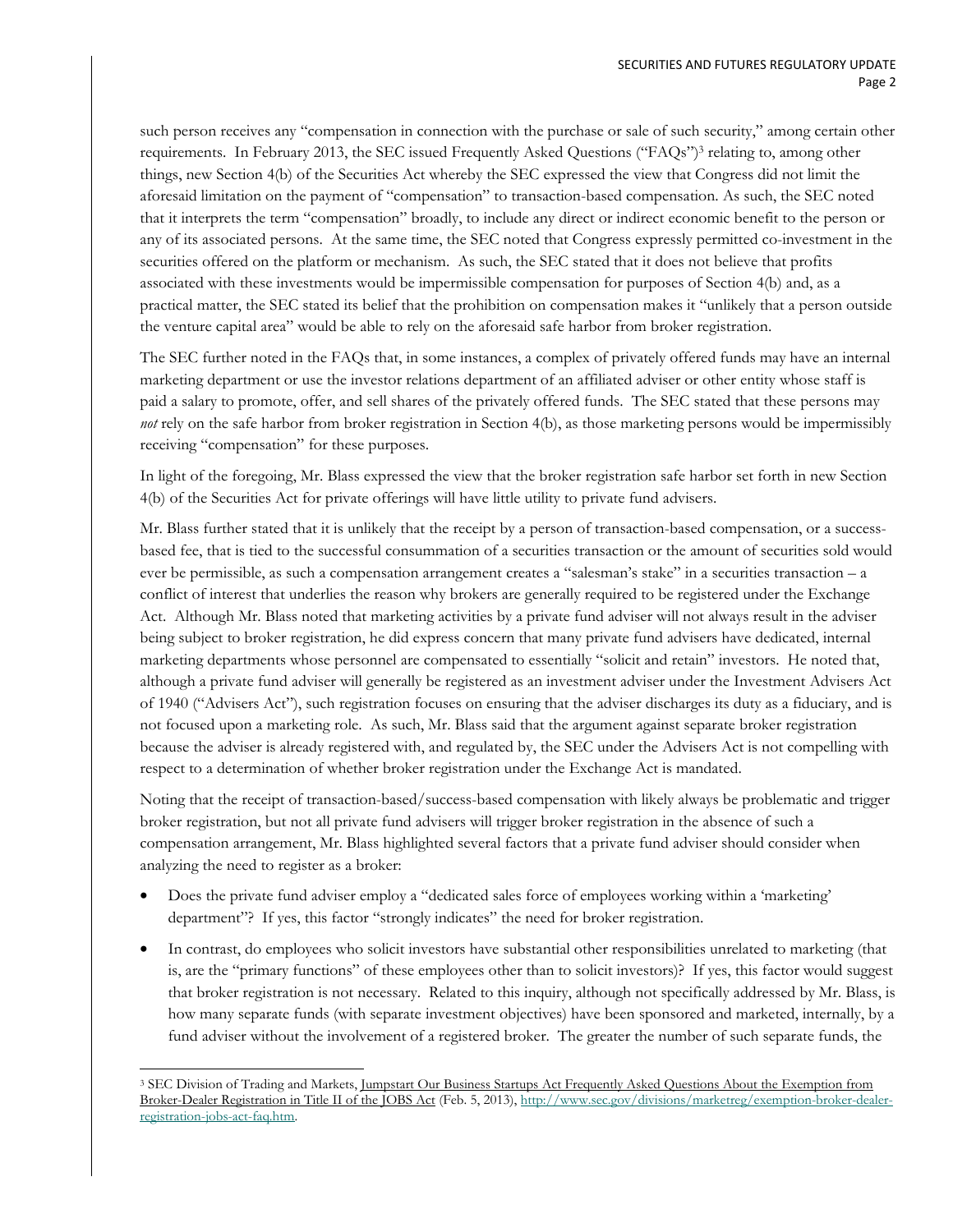greater likelihood that the adviser could be characterized as being engaged in the business of (being compensated for) promoting or sponsoring (that is, "effecting") transactions in multiple fund products, like an investment bank or broker.

How are employees who solicit investors compensated? Do these employees receive bonuses or other types of compensation that are linked to successful investments? As noted above, if the answer is yes, this will likely trigger broker registration. But even if employees do not receive transaction-based/success-based compensation – even if such employees receive only a fixed salary – those employees could nonetheless trigger broker registration if such employees' "primary functions" are to solicit investors. The payment of a fixed salary plus an annual bonus may be permissible, provided that the bonus is not tied to the amount of capital raised by the employee. Mr. Blass noted that SEC examiners may be suspicious if bonuses vary from year-to-year and correlate, positively, to the amount of capital raised by an employee.

Mr. Blass suggested that, if a fund adviser has an internal "investor relations" group whose participants, individually, spend some time, on an ongoing/regular basis, engaged in the solicitation of prospective investors, but whose participants, individually, spend the majority of their time, on an ongoing/regular basis, engaged in investor relationstype activities (such as regular communication with existing investors in the fund to answer questions and to explain proposed changes to or developments in the fund's investment objectives or strategies, or to communicate political, economic or legal/regulatory developments that could impact the operation of the fund), then such an arrangement could be justifiable without triggering broker registration under the Exchange Act. Of course, any such determination would be highly dependent on the particular facts and circumstances.

In this regard, in March 2013, the SEC issued two no-action letters, (i) FundersClub Inc. and FundersClub Management LLC ("FundersClub")<sup>4</sup> and (ii) AngelList LLC and AngelList Advisors LLC ("AngelList"),<sup>5</sup> in which a private fund adviser proposed to solicit investors to invest in privately-offered funds, each of which would be established by the adviser for the purpose of investing in the securities of one or more startup companies. In granting these no-action letters, the SEC said that the adviser could receive a "carried interest" (that is, compensation equal to a percentage of the profits of the investment fund) for its services, where the nature of such services are "traditional advisory and consulting services," but could not receive any transaction-based compensation. With respect to the FundersClub letter, the adviser also noted that, in addition to charging a carried interest, the adviser might also charge an "administrative" fee, but such administrative fee would be used to reimburse third party expenses of the investment fund and would not be paid to the adviser or any of its affiliates or employees.<sup>6</sup>

These letters might suggest that, in the SEC's view, a private fund manager may receive a carried interest, or performance fee, without triggering broker registration (as such a fee is associated with traditional advisory services on the grounds that it incentivizes the adviser to achieve successful future performance of the fund, as opposed to compensating the adviser for sales of interests in such fund), whereas the receipt of a management, administrative or asset-under-management fee (an "advisory fee") by a private fund adviser who, internally, solicits investors might be problematic from a broker registration perspective if such fee is not payable solely to cover bona fide third party expenses.

However, based upon informal discussions with SEC staff, it appears that the SEC would not generally conclude that the receipt by a fund adviser of an advisory fee, in addition to a carried interest, where the fund adviser conducts

 $\overline{a}$ 4 FundersClub Inc. and FundersClub Management LLC, SEC No-Action Letter (Mar. 26, 2013), available at http://www.sec.gov/divisions/marketreg/mr-noaction/2013/funders-club-032613-15a1.pdf.

<sup>5</sup> AngelList LLC and AngelList Advisors LLC, SEC No-Action Letter (Mar. 28, 2013), available at http://www.sec.gov/divisions/marketreg/mr-noaction/2013/angellist-15a1.pdf.

<sup>6</sup> The FundersClub letter also stated that any portion of the administrative fee remaining in the custody account established by the adviser for these purposes at the time a fund is wound up would be distributed to investors along with the fund's other assets. With respect to the AngelList letter, the SEC noted that the adviser proposed only to receive a carried interest, but not any "commission or management fee as compensation for its advisory services."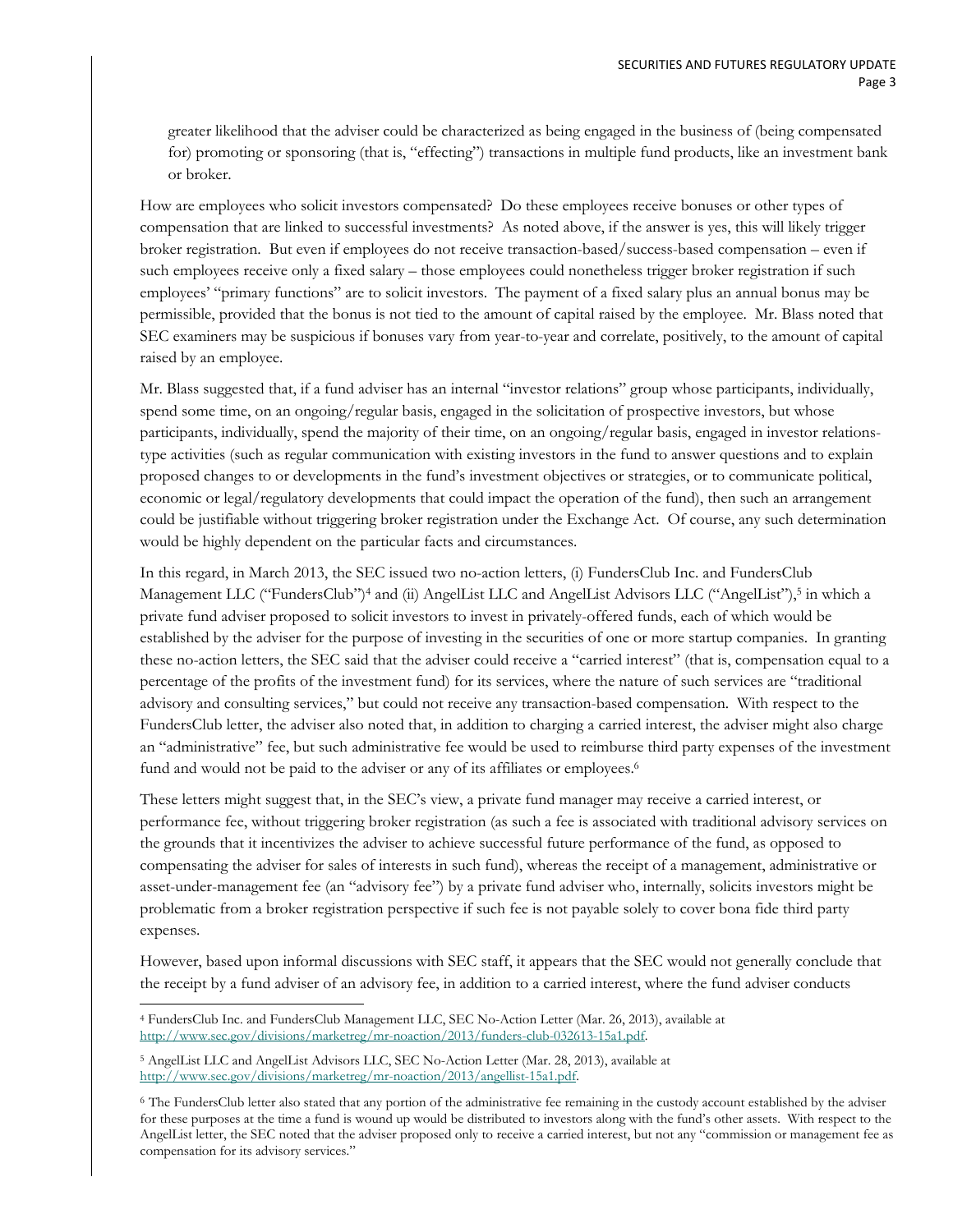internal marketing activities (that is, without the involvement of a broker) triggers broker registration under the Exchange Act, even if such advisory fee is paid to the adviser or any of its affiliates or employees. Thus, the distinction in the letters with respect to the administrative fee appears to simply reflect the differing fact patterns presented by the letters as opposed to suggesting that the outcome depends on the presence of the administrative fee.

Mr. Blass noted that the SEC might be inclined to develop a counterpart to the Rule 3a4-1 safe harbor from broker registration that is designed specifically for private fund advisers, but he did not provide further detail, although he said that the SEC would be open to proposals therefor.

Finally, Mr. Blass cautioned that, notwithstanding the absence of any SEC enforcement initiative with respect to the marketing activities of private fund advisers, securities transactions that are "intermediated by an inappropriately unregistered broker-dealer could potentially be rendered void,"7 which Mr. Blass characterized as "the significant consequences of acting as an unregistered broker-dealer and the increased attention being given to the issue by the SEC staff."

## **II. Historical Background**

In 2010, Buddy Donohue, the then-Director of the Securities SEC's Division of Investment Management, made several speeches suggesting that the SEC was, at the time, concerned that private fund/issuers were not properly complying with the so-called "issuer exemption" from broker registration set forth in Rule 3a4-1 under the Exchange Act. As noted above, Rule 3a4-1, by its terms, is a non-exclusive safe harbor so that technical non-compliance with such safe harbor does not, in and of itself, create a presumption of being an unregistered broker, and many private fund managers attempt to avoid broker registration for themselves and their personnel by trying to fit within the "spirit" of Rule 3a4-1.

As a result of The Dodd-Frank Wall Street Reform and Consumer Protection Act ("Dodd Frank"), enacted in mid-2010, Congress eliminated the "private adviser" exemption from registration as an investment adviser under the Advisers Act that had been set forth in Section 203(b)(3) thereunder (which established an exemption from registration as an investment adviser for certain advisers that maintained less than 15 clients in any 12-month period and that did not hold themselves out as providing investment advisory services). Accordingly, as a result of Dodd Frank, most large private fund managers were required to register with the SEC as investment advisers and, thus, became subject to SEC examination and inspection.

In more recent years, and in particular since the enactment of Dodd Frank, the SEC appears to have substantially expanded its view of the scope of being a "broker" under the Exchange Act (defined in Section 3(a)(4) thereof generally to mean a person engaged in the business of effecting transactions in securities for the account of others) and, thus, limiting the so-called "finders" exception that was memorialized through the SEC's 1991 Paul Anka no-action letter.8 That letter permitted a person to simply introduce prospective investors to an issuer – no more – and receive a success-based/transaction-based fee/compensation without triggering broker registration under the Exchange Act. The letter was also generally viewed by the private fund community as providing a basis to lawfully avoid broker registration for internal marketing efforts, especially where no success-based/transaction-based compensation was paid to marketers (which form of compensation was specifically permitted under the Paul Anka letter), in light of the fact that fund advisers were not able to technically comply with Rule 3a4-1 because of the continuous offering nature of their funds, as described above (although, by its terms, the Paul Anka letter could be construed as being limited to acting as a finder for a single issuer in connection with a "one off" transaction).

 $\overline{a}$ 7 See Section 29(b) of the Exchange Act.

<sup>8</sup> Paul Anka, SEC No-Action Letter (Jul. 24, 1991), available at http://www.securities.utah.gov/docs/Anka\_Letter.pdf.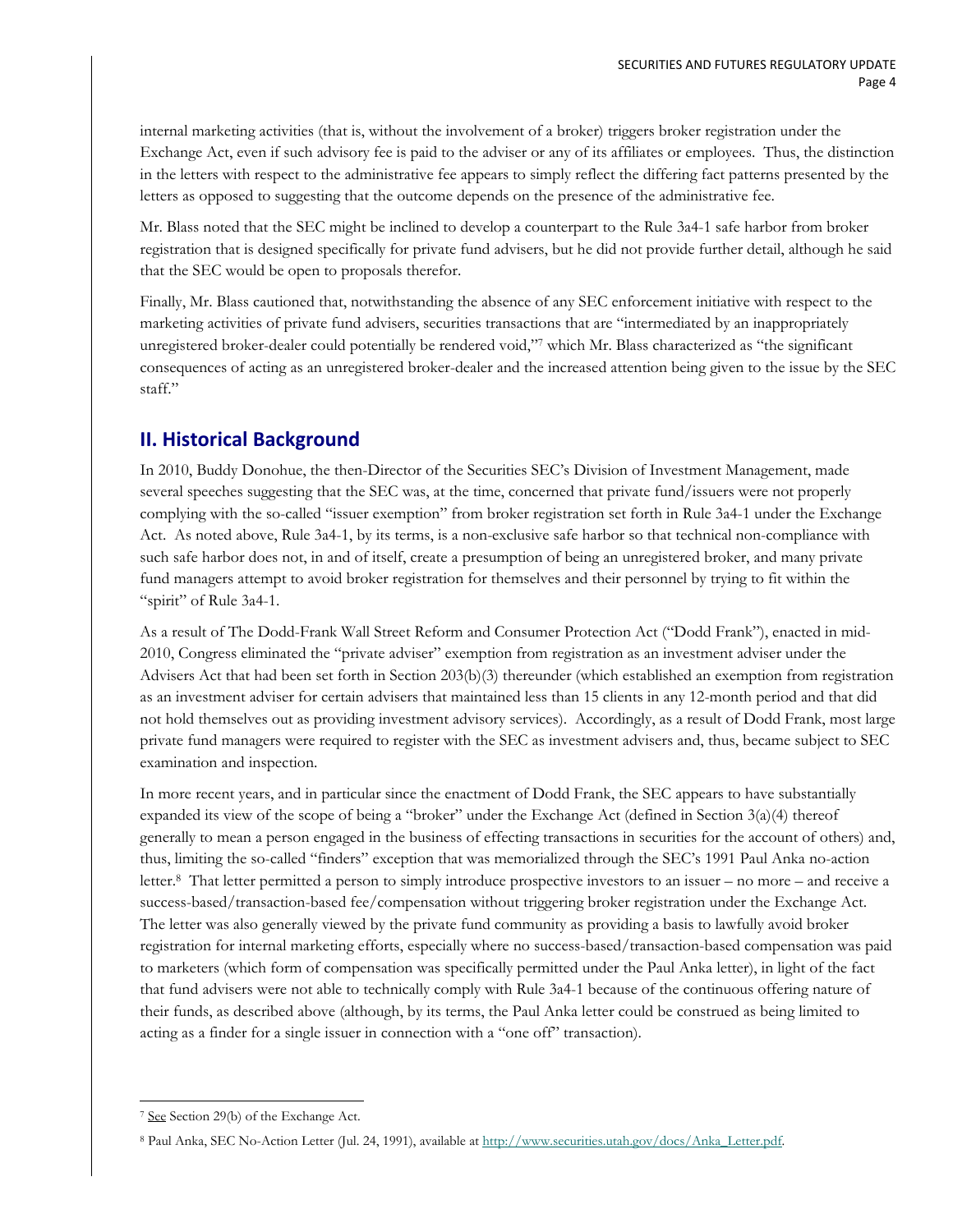Over the last several years, however, the SEC has, in public forums, attempted to discourage persons from relying on the Paul Anka letter suggesting, although never formally stating, that such no-action letter was no longer valid. In 2010, under somewhat similar circumstances as addressed in the Paul Anka letter, the SEC denied a no-action request from a law firm, Brumberg, Mackey & Wall, P.L.C., which sought to introduce prospective investors to issuers in return for success-based compensation.<sup>9</sup> In that letter, the SEC stated that "the Staff believes that the receipt of compensation directly tied to successful investments in [issuer's] securities by investors introduced" thereto by a person "would require broker-dealer registration" for that person.<sup>10</sup>

Historically, the SEC had not been active in bringing standalone enforcement actions for failure to register as a broker; generally such a claim was an "add on" to some additional claim, such as a fraud claim pursuant to Rule 10b-5 under the Exchange Act.

In March 2013, however, the SEC brought two (2) related enforcement actions ("Ranieri Partners") involving an unregistered solicitor/broker who solicited investors for two privately-offered investment funds that were managed by a common fund manager, where the unregistered broker received a success-based/transaction-based fee.11 Both actions were standalone claims for violations of the broker registration requirement under the Exchange Act and did not involve any other claims, such as an allegation of fraud. The first action was against the unregistered broker, but the second action was against the fund manager which engaged such broker. The SEC's action against the fund manager, which also involved an action against a senior managing partner of the fund manager who "was responsible for coordinating the activities" of the unregistered solicitor to find potential investors for the funds and, thus, for "willfully aiding and abetting" and "causing" the solicitor's violation of Section 15(a)(1) of the Exchange Act, resulted in a cease and desist order against both the fund manager and the senior managing partner, a civil penalty against the fund manager in the amount of \$375,000, and a suspension of the senior managing partner from association in a supervisory capacity with any broker-dealer or investment adviser, among certain other persons, for nine (9) months as well as a civil penalty against the senior managing partner in the amount of \$75,000.

Historically, private fund managers have tended to view the risk of an SEC enforcement action as "low" when an unregistered broker is used and considered the "real" risk to be potential rescission against the fund by investors pursuant to Section 29(b) of the Exchange Act. Ranieri Partners appears to be the first time that the SEC brought an enforcement action against a *fund manager* (resulting in substantial penalties against both the manager and a senior managing partner thereof).

#### **III. Conclusion**

Because many private fund advisers are now registered with the SEC under the Advisers Act, those advisers that do not market their funds through a registered broker, but market through internal personnel, are subject to the heightened scrutiny of the SEC with respect to such advisers' internal marketing activities/practices. While private fund advisers that conduct internal marketing will not necessarily trigger broker registration (notwithstanding the technical

<sup>10</sup> The SEC presaged this position in a prior (2006) denial of no-action involving similar circumstances in John W. Loofbourrow Associates, Inc. See John W. Loofbourrow Associates, Inc., SEC No-Action Letter (Jun. 29, 2006), available at

 $\overline{a}$ 9 Brumberg, Mackey & Wall, P.L.C., SEC No-Action Letter (May 17, 2010), available at http://www.sec.gov/divisions/marketreg/mrnoaction/2010/brumbergmackey051710.pdf.

http://www.sec.gov/divisions/marketreg/mr-noaction/loofbourrow062906.htm. However, in 2011, on the other hand, a Florida federal District Court disagreed with the SEC and concluded that a person who, over an extended period of time, introduced prospective investors to an issuer and who received transaction-based compensation therefor was not a broker subject to registration under the Exchange Act. See SEC v. Kramer, 778 F. Supp. 2d. 1320 (M.D. Fla. 2011). Whether or not the SEC appeals the Kramer decision to the Federal Court of Appeals for the 11<sup>th</sup> Circuit, the decision of the federal District Court would not have precedential value.

<sup>11</sup> In the Matter of Ranieri Partners LLC and Donald W. Phillips, Exchange Act Release No. 69091, Administrative Proceeding File No. 3- 15234 (Mar. 8, 2013), available at http://www.sec.gov/litigation/admin/2013/34-69091.pdf; In the Matter of William M. Stephens, Exchange Act Release No. 69090, Administrative Proceeding File No. 3-15233 (Mar. 8, 2013), available at http://www.sec.gov/litigation/admin/2013/34-69090.pdf.